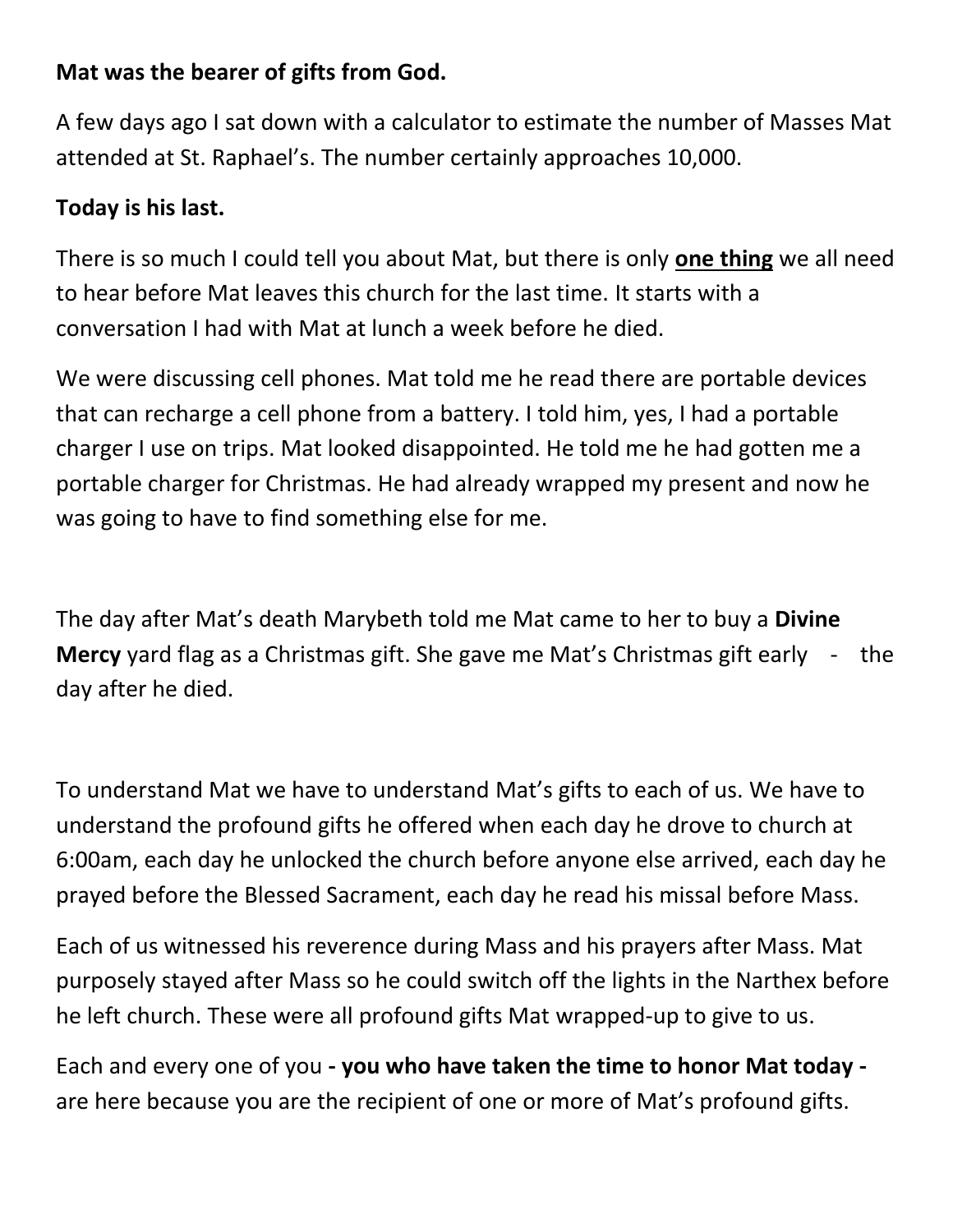About a year ago I was telling Mat about some miracles streaming into my life through the church. I asked Mat if the same was true for him.

**Mat surprised me** when he responded his spiritual life was very dry. He didn't see any miracles, just routine.

I told Mat I thought God provided me with miracles because I was so dense if He didn't clobber me with miracles He knew I would lose my way. Maybe the truth is God had more confidence in him. He was honoring God more profoundly because he was doing it without the need for a reward.

A few months later Mat asked me to take him to the store to get a new television and a Blue Ray player. Mat had been talking about getting a Blue Ray player for the past 10 years and now that his old TV died he wanted to get the player and a new TV.

Mat had everything installed and invited me to see his new setup. I showed him how he could access **"The Wild Goose is Loose"** on YouTube and he figured out on his own how to view videos by **the Reverend Bishop Fulton Sheen**.

About a month later I asked Mat if his faith was still dry. He told me the dryness was all gone and he was now ready to meet God at any time.